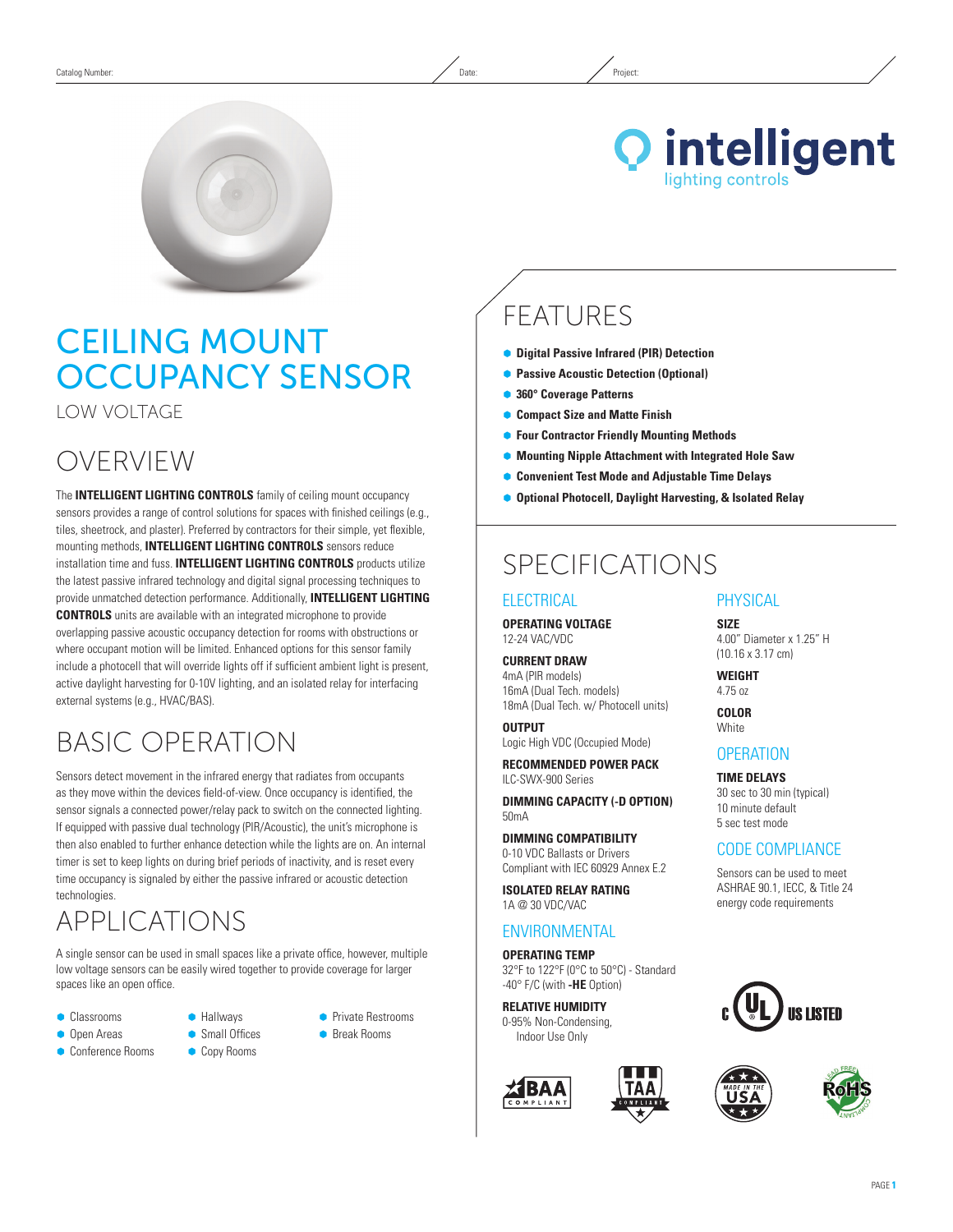# ORDERING INFO SAMPLE MODEL # ILC-SWX-222-1

|                    | <b>PRODUCT</b>       |  | <b>DETECTION</b>                                                                                                                                             |   | COVERAGE                                                |                | <b>VOLTAGE</b> |                                                      | <b>OPTIONS</b>                                                                              |                        |
|--------------------|----------------------|--|--------------------------------------------------------------------------------------------------------------------------------------------------------------|---|---------------------------------------------------------|----------------|----------------|------------------------------------------------------|---------------------------------------------------------------------------------------------|------------------------|
| ILC-<br><b>SWX</b> | Ceiling Mount Sensor |  | Passive Infrared (PIR)<br>Passive Infrared (PIR) + Photocell<br>Passive Dual Technology (PIR/Acoustic)<br>Passive Dual Technology (PIR/Acoustic) + Photocell | 3 | Small Motion 360°<br>Large Motion 360°<br>High Bay 360° | 3 <sup>1</sup> | Low Voltage    | -1                                                   | Daylight Harvesting (0-10V)<br>Isolated Auxiliary Relay<br><b>High Humidity Environment</b> | $-D2$<br>- AR<br>$-HE$ |
| <b>ACCESSORIES</b> |                      |  |                                                                                                                                                              |   | <b>Note 1:</b> Not available on Dual Tech, units        |                |                | <b>Note 2:</b> Only available on units w/ Photocells |                                                                                             |                        |

**ILC-SWX-299-JP** - Ceiling Sensor Trim Ring for Mounting to Single Gang Mudring, Handy Box, or 4" Octagon Box

# COVERAGE

### Passive Infrared (PIR)

● 8 to 15 ft (2.44 to 4.57 m) mounting height recommended for small and large motion lenses. For 15 to 40 ft (2.44 to 12.20 m) mounting heights use high bay lens.

12

- Detection range improves when walking across beams as compared to into beams
- Lenses can be swapped in field if necessary, contact technical support for assistance

#### **Small Motion 360°**

- $\bullet$  Best choice for detection of small motions from sitting occupants (e.g., hand motion)
- $\bullet$  ~500 ft<sup>2</sup> of coverage

#### **LArge Motion 360°**

- $\bullet$  Best choice for detection of larger motion (e.g., walking)
- $\bullet$  ~2000 ft<sup>2</sup> of coverage
- One of the longer segments of the coverage pattern aligns with the screw hole axis on the sensor (shown as dotted line on Top View diagram below)



#### **High Bay 360°**

- Best choice for mounting heights above 15ft ● Recommended for gyms, warehouses, and
- other high ceiling areas where multiple sensor coverage is required  $\bullet$  Not recommended for areas where
- occupants are sitting
- **Gaps between outer segments get larger as** mounting height increases
- Not available with acoustic (dual technology)





### Dual Technology (PIR/Acoustic)

- Ã Units with dual technology (ILC-SWX-221-1 and SWX-222-1) have overlapping acoustic detection of the complete PIR coverage area
- $\bullet$  A PIR event is required to initially enable acoustic detection
- Sounds indicating occupancy reset the sensor's time delay while non-occupant noises are filtered out
- Ã Occupant sounds alone will not keep lights on indefinitely, PIR motion must be periodically detected for lights to remain on for an extended time
- After sensor time out expires, acoustic detection remains enabled for 15 seconds to enable voice reactivation of lights for additional convenience and safety

### DAYLIGHT HARVESTING & PHOTOCELL OPERATION

Units with the integrated photocell option can provide on/off or inhibit only control of lighting. Units with the daylight harvesting option can also directly dim 0-10V lighting.

#### **DAYLIGHT HARVESTING**

- Lights will gradually dim in order to maximize energy savings while maintaining desired overall lighting level.
- $\bullet$  Recommend for spaces where it is important to not distract occupants (e.g., offices, classrooms).
- Option to dim to low trim or turn lighting off.

#### **ON/OFF PHOTOCELL CONTROL**

- Ã Lights are switched off if ambient light level surpasses threshold and back on if level drops.
- Recommended for public spaces (hallways, entryways, etc) where fully switching of lighting off and on will not cause distraction of occupants.

#### **Inhibit ONLY PHOTOCELL CONTROL**

- Ã Lighting is held off if sufficient ambient light level is present upon initial occupancy.
- Lighting will turn on if light level drops below setpoint.
- $\bullet$  Once on, lighting will only turn off from vacancy or a manual switch, never from daylight.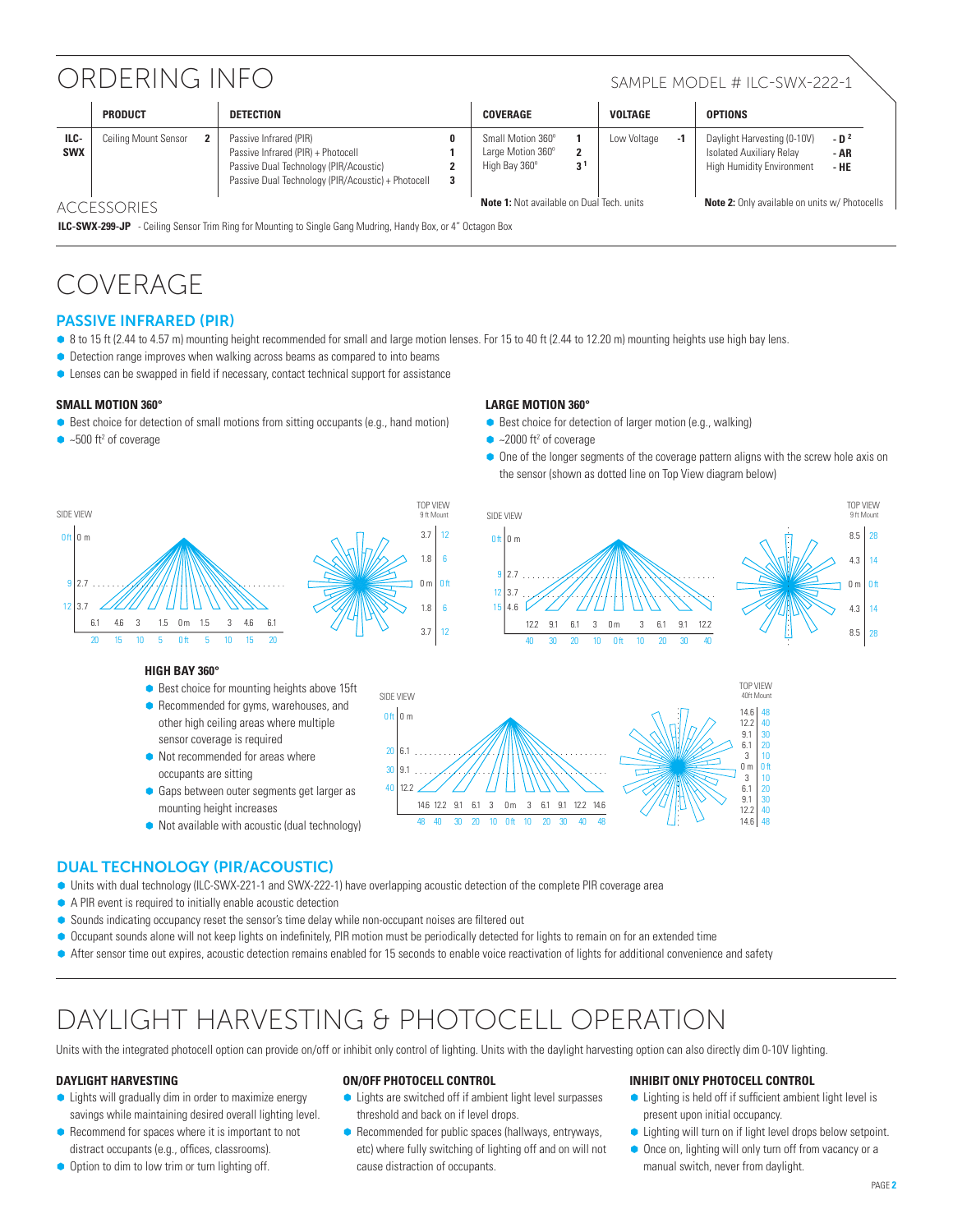# WIRING

#### **Standard Wiring**



#### **Occupancy + DAYLIGHT HARVESTING**

- $\bullet$  Lights will gradually dim in order to maximize energy savings while maintaining desired overall lighting level.
- Lights will dim only to low trim if white wire is connected to power pack. Connect blue wire to power pack to switch lighting completely off from daylight.



**\*\*** e.g. ILC-SWX-211-1-D or ILC-SWX-231-1-D

#### **Separate Occupancy ZONE & OCCUPANCY + ON/OFF Photocell Zone**

- Ã During occupied state, photocell output (blue wire) will turn lights off if ambient light level surpasses threshold and back on if level drops.
- Ã Also configurable to prevent lights from initially turning on, but not to turn them off once lights are on (i.e. Inhibit Only operation).